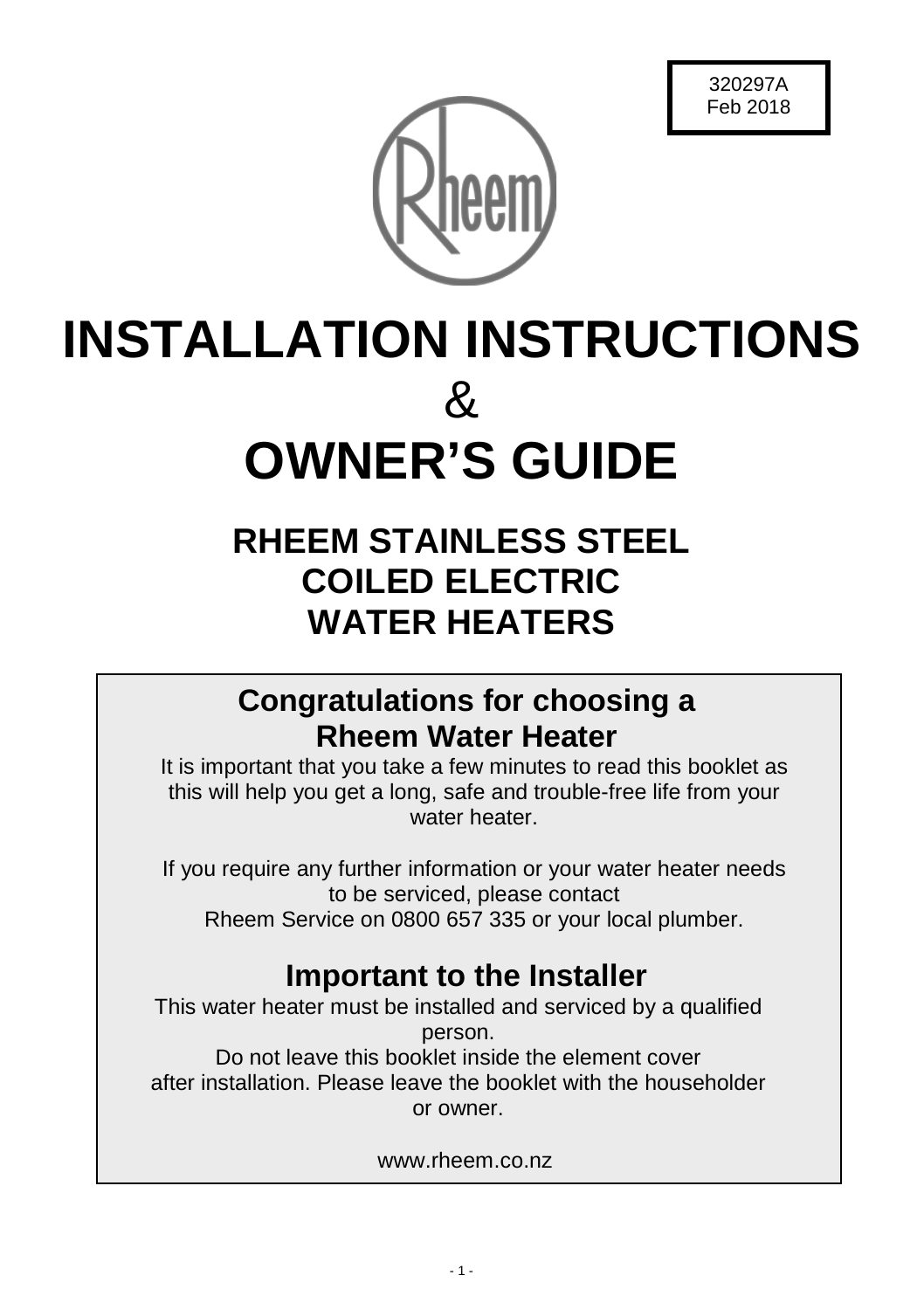# IMPORTANT INFORMATION

# **GENERAL**

The information contained in this guide, and all other information or advice given at any time by Rheem New Zealand Limited in connection with the purchase, installation or use of a Rheem water heater, is given in good faith. Subject to any rights the owner may have under the "Consumer Guarantees Act 1993", Rheem New Zealand Limited will not be liable to any person for any inaccuracy or omission in the information or advice arising through the fault or negligence of Rheem New Zealand Limited or any other person or through any other cause whatsoever.

This water heater is designed for use in a single family domestic dwelling for the purpose of heating potable water. Its use in an application other than this may shorten its life.

*Warning: This water heater is only intended to be operated by persons who have the experience or knowledge and capabilities to do so. This water heater is not intended to be operated by persons with reduced physical, sensory or mental capabilities i.e. the infirm, or by children.*

# ABOUT YOUR WATER HEATER

### **DOES THE WATER QUALITY AFFECT THE WATER HEATER?**

Your water heater is suitable for most public water supplies, however, some water qualities may have a detrimental effect on it. **If you are in a known harsh water area please read pages 8 an[d 9.](#page-8-0)**

### **HOW HOT SHOULD THE WATER BE?**

For reasons of safety and economy, we recommend the thermostat is adjusted to the lowest setting that meets your needs. Some models require an authorised person to make any temperature adjustments. The New Zealand Building Code requires a temperature setting of not less than 60°C within the tank to protect against Legionella.

Regulations require an approved temperature limiting device (tempering valve) be fitted into the hot water pipe work to the bathroom(s) and ensuite(s) to provide safety protection from potential scalding. This will keep the hot water supply temperature to the bathroom(s) and ensuite(s) below 55°C which will reduce the risk of scald injury whilst still allowing hotter water (60°C+) to the kitchen and laundry.

To minimise scalding, especially for those people in high scald risk categories i.e. young children, people with potentially incapacitating medical conditions, elderly people etc, this water heater must be installed in accordance with AS/NZS 3500.4.

Children should be supervised to ensure that they should not play with the appliance.

Water temperatures within the tank of 85°C or higher are possible if the water heater is connected to solar panels or any other secondary sources (refer page 6).

*Warning: This water heater can deliver water at temperatures which can cause scalding. Always check the water temperature before use, such as when entering a shower or filling a bath or basin, to ensure it is suitable for the application and will not cause a scald injury.*

### **HOW DO I KNOW IF THE WATER HEATER IS INSTALLED CORRECTLY?**

Refer to the installation requirements on page 5.

#### **HOW LONG WILL THE WATER HEATER LAST?**

There are a number of factors that affect the life of the water heater. These include; the water quality, water pressure, water temperature and the usage pattern, however, your Rheem water heater is supported by a comprehensive warranty (refer to page 10).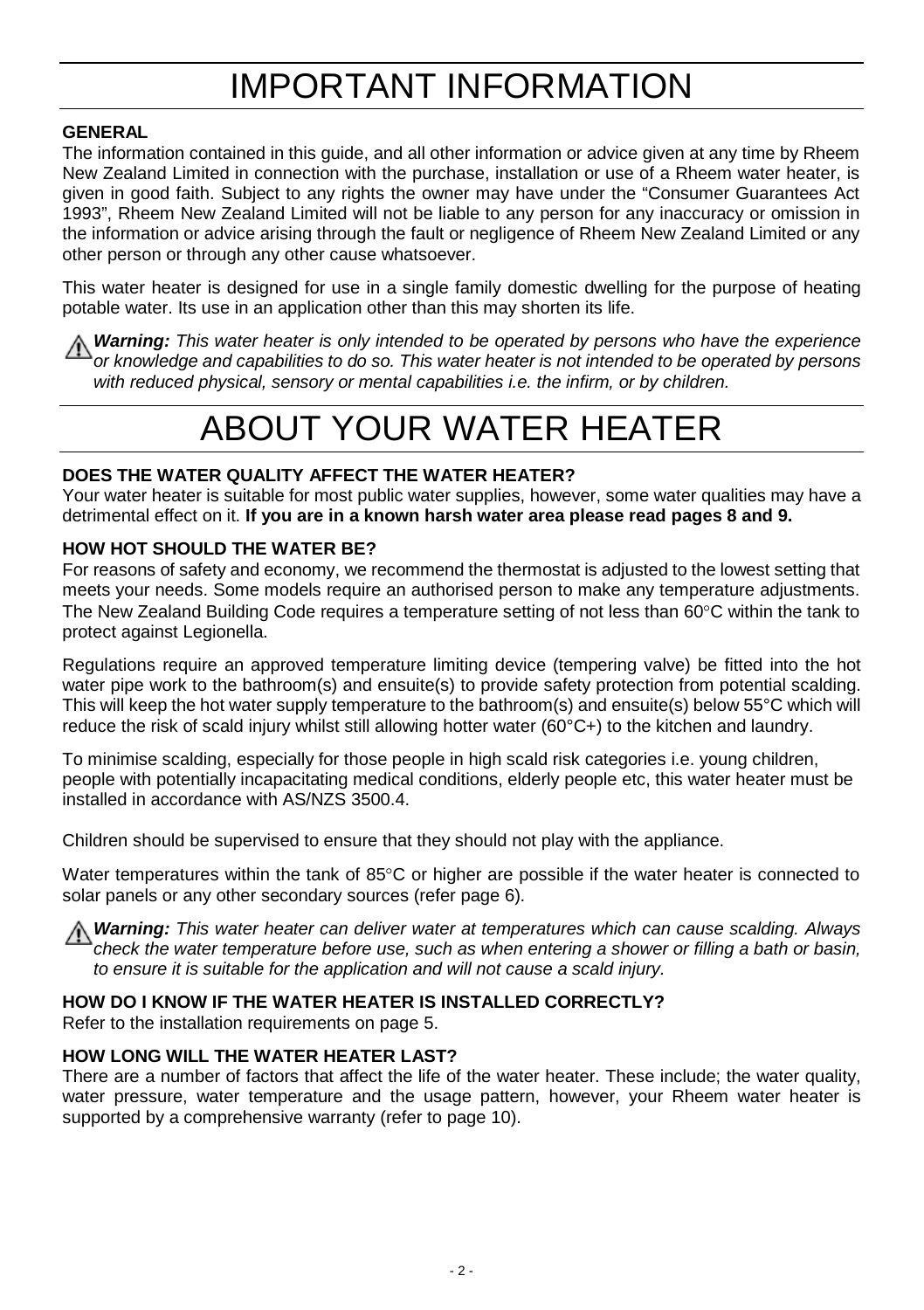# HOW THE WATER HEATER WORKS

# **SINGLE AND TWIN ELEMENT MODELS**

Water stored within the water heater is heated by the electric heating element. The thermostat controls the electricity supply to the heating element so that a constant water temperature is maintained. As the cold water is heated it expands approximately 1/50 of its volume and as a result, a small amount of water is discharged from the cold water expansion valve.

# **MODELS WITH ADDITIONAL CONNECTIONS OR COIL(S)**

In addition to electric heating elements, models with additional sockets may be connected to alternative energy sources such as heat pump water heaters or solar panels to heat the water stored within the water heater. Models with 'direct' connections allow hot and cold water to be circulated directly to and from the volume inside the water heater. Models with coils allow heat transfer to occur to and from nonpotable fluids being circulated through the coil(s).

*Warning:* **MAX 3.5kW Wetback Output for Coils**. *Connection to this water heater of any external heating source must be designed and installed by qualified and authorised persons in accordance with relevant regulations and standards. Failure to comply may cause a dangerous situation and void the warranty.*

# **SAFETY**

On all models, a Temperature and Pressure Relief valve is supplied with each water heater. It can be found inside the front cover and must be fitted to the appropriate socket on the top side of the water heater. Also fitted to the water heater is a thermostat which incorporates an over-temperature thermal cut-out device.

*Warning: The thermostat installed with the water heater is NOT resettable, but a 'one-shot' device. Should the thermostat not operate or fail it is due to a non-operational element that will require the services of an authorised service person.*

*Warning: These safety devices must not be tampered with, or removed, and under no circumstances operate the water heater unless both devices are fitted.*

# REGULAR CARE

# **MANUALLY OPERATING THE TEMPERATURE AND PRESSURE RELIEF VALVE:**

Valve manufacturers recommend that you operate the easing lever (see diagram 1) on the Temperature and Pressure Relief valve once every six months. **It is very important that you raise and lower the lever gently.**

*Warning: To ensure the relief valve is working correctly, operate the relief valve easing lever at least every six months. Failure to operate the reliefvalve at least once every six months may result in the water heater exploding.*

DIAGRAM 1 Water Heater Drain line Lift until water flows from the drain line – lower gently

If water does not flow freely from the drain line or the valve fails to completely close and water continues to be discharged, contact Rheem Service on **0800 657 335,** or your local plumber.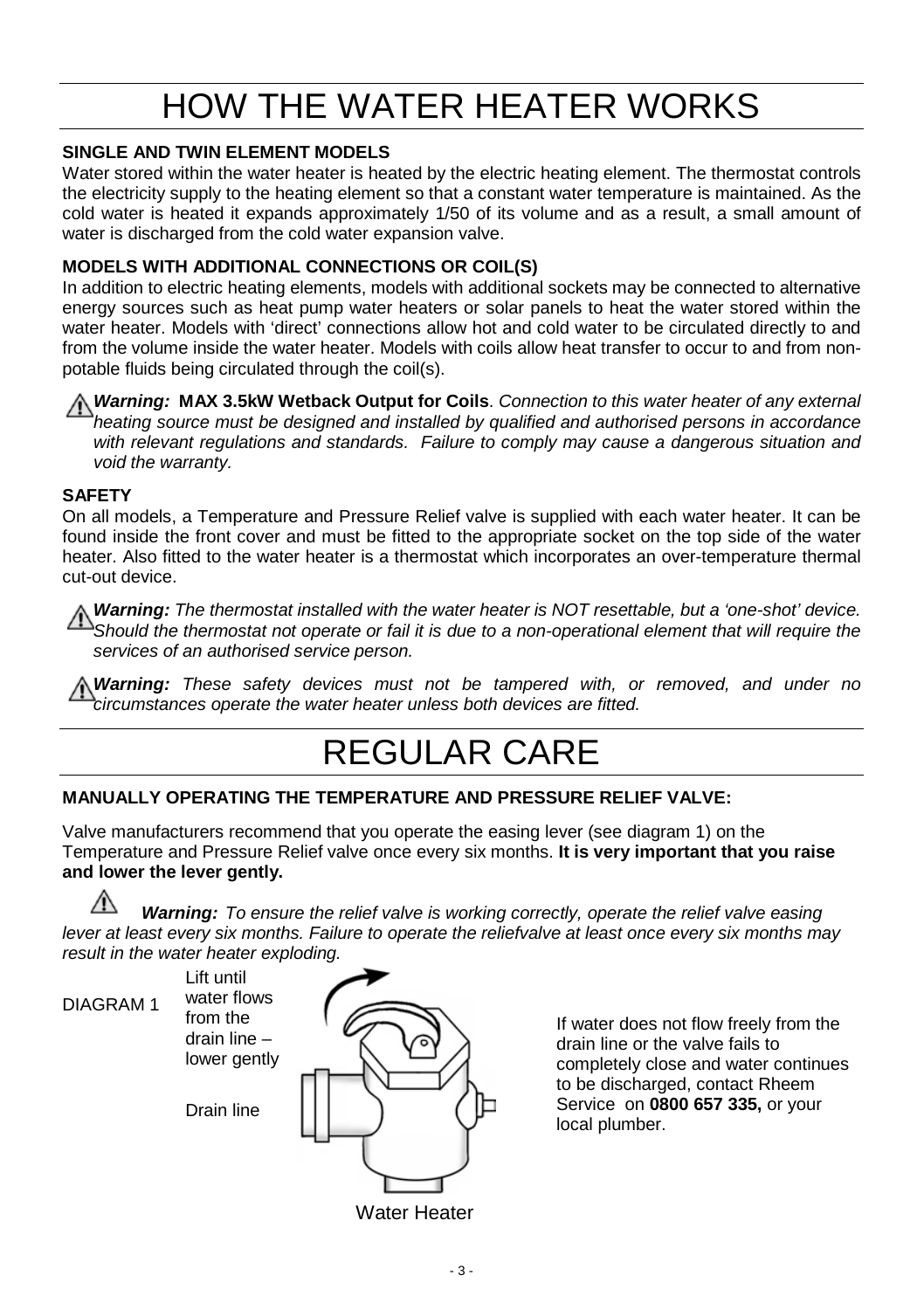*A Warning: Continuous leakage of water from the valve may indicate a problem with the water heater. The pressure-relief valve is to be operated regularly to remove lime deposits and to verify that it is not blocked.The water may drip from the discharge pipe of the pressure-relief device and that this pipe must be left open to the atmosphere.*

# **GOING ON HOLIDAYS:**

If you plan to be away from home for one or two nights, we suggest that you leave the water heater switched on. However, if you plan to stay away more than a few nights, you can conserve energy by switching the water heater off at the isolating switch, or at the main switchboard. In locations where freezing could occur, you should leave the water heater turned on.

Where alternative energy sources are in use, consult the user manual for the energy source for instructions to switch off the system when going on vacation.

# SAVE A SERVICE CALL

**Check the items below before making a service call. You may be charged for service if the fault is not related to the water heater manufacture or parts supplied with the water heater by Rheem.**

# **WATER DISCHARGING FROM CONTROL VALVES**

It is normal for the cold water expansion valve to discharge a small quantity of cold water during the heating cycle. If a cold water expansion valve is not fitted, then the Temperature and Pressure Relief (TPR) valve may discharge a small quantity of hot water. If either of these valves discharges more than a bucket full of water in 24 hours, one of the following may be the cause.

# **Continuous dribble from valve, vent or drain line**

Try gently raising the easing lever on the TPR valve for a few seconds. This may dislodge small particles of foreign matter and clear the fault.

### **Heavy flow of hot water discharging from valve, vent or drain line**

Immediately turn off the electricity supply to the water heater. Call Rheem Service or your local plumber to arrange an inspection.

### **A steady flow of water (often at night) from vent or drain line.**

This may indicate that your cold water pressure sometimes rises above the design pressure of your water heating system. A Pressure Limiting valve should be installed, or if one is installed, it may need replacing.

# **NOT ENOUGH HOT WATER (or no hot water)**

**Is the electricity turned on?**

Check the switch marked 'water heater' at the switchboard and the water heater isolating switch. Check the fuse or circuit breaker marked 'water heater'.

- Where the water heater is connected to an off peak (night rate) electrical tariff, the supply may not be available at certain times of the day.
- **Do you have the correct size heater for your requirements?** Refer to the sizing guide in the Rheem sales literature or the Rheem website.
- **Is one outlet (especially the shower) using more hot water than you think?** Carefully review the family's hot water usage and if necessary check the shower flow rate. For optimum hot water usage we recommend the shower flow rate is between 8 to 10 litres per minute. This can be achieved by either a flow restrictor or a flow control valve.

# **HIGH ELECTRICITY BILLS**

- **Is one outlet (especially the shower) using more hot water than you think?** (see above)
- **Is there a leaking hot water pipe, dripping hot water tap, etc?**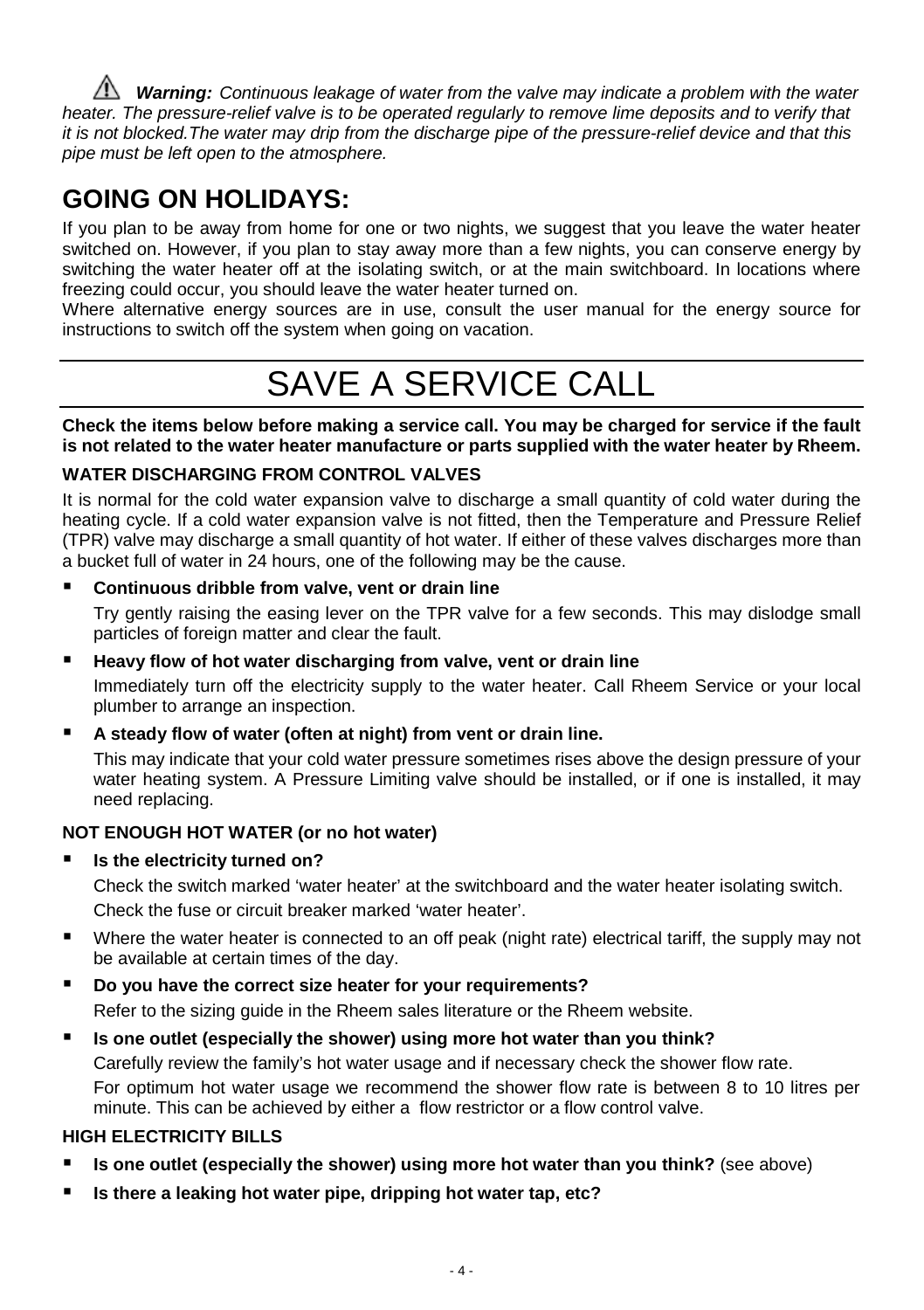Even a small leak will waste a surprisingly large quantity of hot water and energy. Service dripping taps, and have your plumber rectify any leaking pipe-work.

- **Are either of the expansion valves discharging too much water? (see above)**
- **Consider recent changes to your hot water usage pattern and check if there has been an increase in energy tariffs since your previous account.**

# INSTALLATION

Please take careful notice of the advice given as Rheem New Zealand Limited will not be liable for any loss or damage suffered as a result of the incorrect installation of the water heater, or any failure to check the capability of the electrical supply and wiring to the water heater.

This water heater is supplied with blanking plug(s) and a TPR valve. The blanking plugs are for spare inlets or outlets (if any) and as such vary in quantity for each model.

The water heater must be installed and serviced by a certified person or registered plumber and the installation must comply with the New Zealand Building Code, Rheem Installation Instructions, AS/NZS 3000 Electrical Installations and all local codes and regulatory authority requirements. Please note also that no warranty costs will be payable where the water heater is located in a position that does not comply with the Rheem water heater installation instructions or relevant statutory requirements, causing the need for major dismantling or removal of cupboards, doors or walls, or use of special equipment to bring the water heater to floor or ground level or to a serviceable position.

#### **WATER HEATER LOCATION**

Rheem electric water heaters with a galvanised outer casing are only suitable for indoor installations, whereas water heaters with a factory painted casing are suitable for both indoor and outdoor installations.

Clearance must be allowed for servicing and removal of the water heater and it must be accessible without the use of a ladder or scaffold. Adequate clearance must be provided for: TPR valve removal, element cover and element removal, and anode removal and replacement. Also, the information on the rating label must remain readable once installed.

If the base of the water heater is higher than the lowest hot water outlet by 2.0m or more, the tank may be subject to a negative pressure (partial vacuum) which can cause damage to the water heaters storage cylinder. In this instance, an approved vacuum break valve (RMC #AV50A or equivalent) must be installed at the highest point in the hot water line. Damage to the cylinder caused by incorrect installation is not covered by the Rheem warranty.

#### **WATER SUPPLY PRESSURE**

This water heater must be installed with a 500kPa or less pressure limiting valve and appropriate cold water expansion valve. The supplied TPR valve must be fitted and sealed with Teflon tape. Do not use paste and hemp.

# **CONNECTION SIZES**

| • Hot, cold and alternative energy source connections: | $RP \frac{3}{4}$ " / 20mm   |
|--------------------------------------------------------|-----------------------------|
| • Relief valve connection:                             | RP 1/ <sub>2</sub> " / 15mm |
| • Coil connections                                     | RP 1" / 32mm                |

### **INLET/OUTLET CONNECTIONS**

Unions must always be provided at the cold water inlet, hot water outlet and at any additional connections to allow for removal of the water heater should it be required. All connection sockets on the water heater are parallel threaded and therefore tapered brass nipples must be used to ensure watertight connections. Parallel brass nipples must not be used and could invalidate warranty.

#### **NON RETURN VALVE**

A non return valve must be installed on the cold water line to the water heater.

#### **PIPE SIZES**

The cold water line to the water heater should be the same size or bigger than the hot water line from the water heater. For best results, choose the most suitable pipe size for each individual application.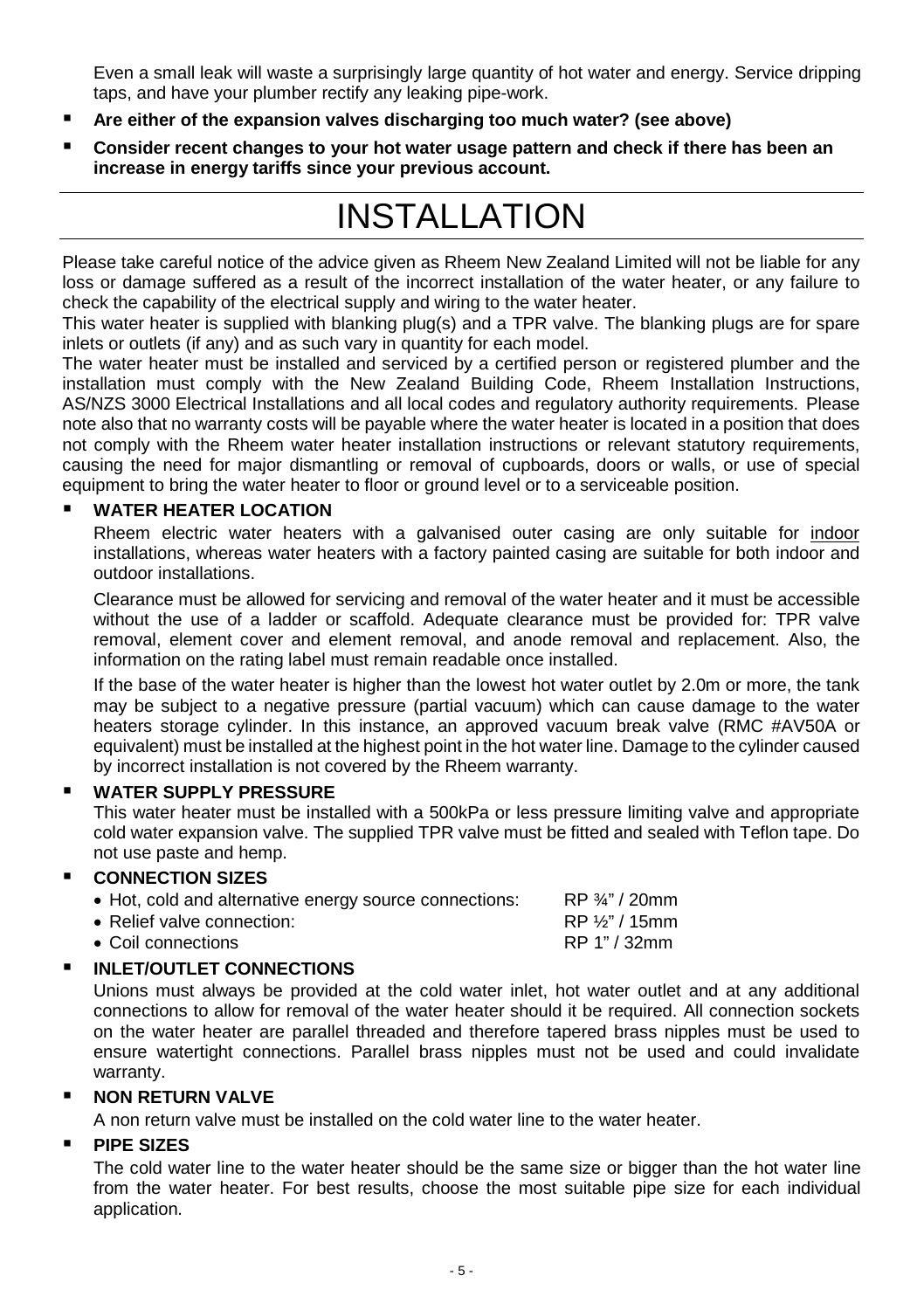#### **COLD WATER EXPANSION VALVE**

A cold water expansion valve must be fitted to the cold water line to the water heater.

#### **TEMPERATURE AND PRESSURE RELIEF VALVE**

When fitting the temperature and pressure relief valve, ensure the probe has not been bent. Seal the thread with PTFE tape, or similar, as recommended by the valve manufacturer and screw the valve into the socket provided. Do not use a wrench on the valve body – use the spanner flats provided. Drain from the TPR valve with a pipe the same size as the valve outlet. The drain must run downwards to a visible point outside the house, and must comply with the NZ Building Code. In locations where the pipe exceeds 3 metres unbroken length, or freezing could occur, an air break must be provided within 300 mm of the TPR valve.A discharge pipe connected to the pressurerelief device is to be installed in a continuously downward direction and in a frost-free environment.

*Warning: The drain line from the TPR valve must be in copper. A Rheem mains pressure water heater must not be installed and operated without a suitable temperature and pressure relief valve that complies with AS 1357.1. Under no circumstances block the outlet of this valve or its drain pipe.*

DIAGRAM 2 – Solar Coil (Typical Installation)



Please refer to New Zealand Building Code Clause G12 for Compliance requirements

#### DIAGRAM 3 – Wetback Coil - *Valve Tank Supply* (Typical Installation)

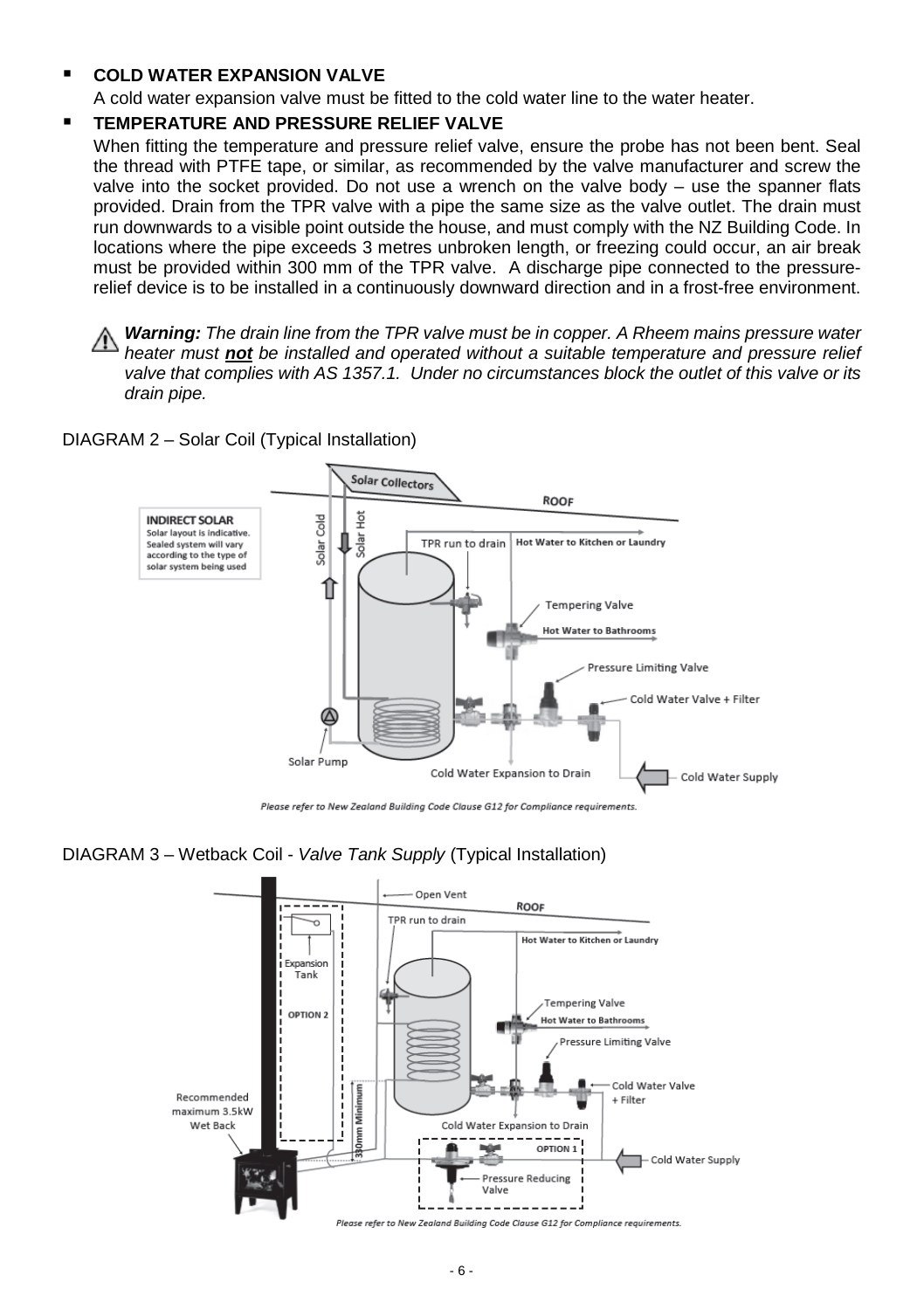# DIAGRAM 4 – Wetback Solar (Typical Installation)



Please refer to New Zealand Buildina Code Clause G12 for Compliance reauirements.

# **PRESSURE LIMITING VALVE**

This water heater must be installed with a 500kPa or less pressure limiting valve and appropriate cold water expansion valve. The supplied TPR valve must be fitted and sealed with Teflon tape. Do not use paste and hemp.

### **SAFE TRAY**

The water heater must be installed with a properly drained safe tray (which is mandatory in the New Zealand Building Code G12), where there is the possibility of water damage to furniture, carpets or building. Failure to do so may jeopardise any warranty claim.

### **EARTHQUAKE RESTRAINTS**

All water heaters must be restrained to protect against seismic forces. Refer to the New Zealand Building Code for acceptable solutions.

# CONNECTIONS - ELECTRICAL

The electrical installation must be completed in accordance with AS/NZS 3000. All water heaters are designed for 230 VAC, 50 Hz mains operation and a means of disconnection from the power supply must be incorporated in the fixed wiring during installation.

A flexible 20 mm conduit is required for the electrical cable to the water heater. The conduit is to be connected to the unit with a 20 mm plain to screw adaptor. Connect the power supply wires directly to the terminal block and earth tab connection, ensuring there are no excess wire loops inside the front cover. For details, refer to the wiring diagram on the inside of the element cover. **A separate heating element earth wire is not required because the element earths by the flange being in contact with the element socket.**

### **ELEMENT WIRING**

All Rheem SS Coiled 356 model series are pre-wired for standard installations where the bottom element only is connected to the mains supply. For alternative energy configurations that require a smaller hot water boost volume, the upper element may be connected instead. The upper element is not factory fitted. For alternative energy installations the following element kitsets are available:

| <b>KITSET</b> | <b>DESCRIPTION</b>                 | <b>FOR MODELS:</b> |
|---------------|------------------------------------|--------------------|
| #417026       | PC Booster Element & T/stat (MPSS) | 356 250/300XXXX    |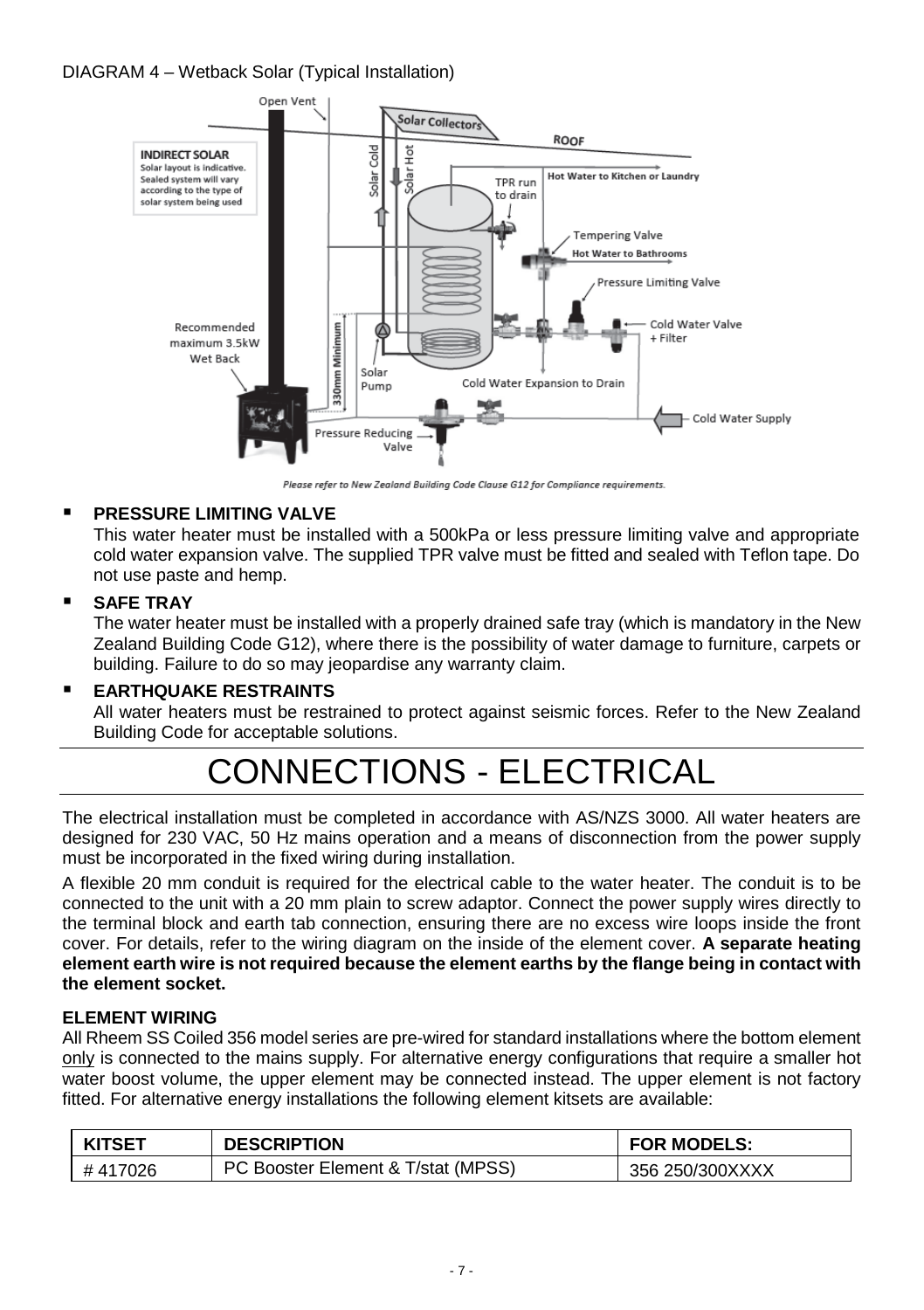# CONNECTIONS – ALTERNATIVE ENERGY **SOURCES**

# **TEMPERATURE SENSOR TUBE**

All models include provision for temperature sensors used in alternative energy source water heater products that may be connected to this cylinder. Ensure that any additional sensor wiring is routed away from mains wiring and in accordance with the instructions provided by the manufacturer.

### **TEMPERATURE CONTROL DEVICES AND SETTINGS**

The temperature of the water heated by alternative/ supplementary energy sources connected either directly or indirectly (through coils) is controlled exclusively by that energy source controller (e.g. Heat Pump water heater or Solar water heater) not the supplied thermostat. The over-temperature cut out in the supplied thermostat will only activate if the element is being powered at the time of an over temperature event above 85°C.

*Warning: The connection of any alternative energy source to this water heater could create a dangerous situation and may jeopardise the water heater warranty. Water heater system design must be carried out by licensed competent persons. For further advice contact Rheem. For uncontrolled heat source, such as wetback heaters or some solar systems, the coil(s) of the water heater must be open vented.*

# COMMISSIONING

# **TO FILL AND TURN ON THE WATER HEATER**

*Warning: The power supply to the water heater must not be switched on until the water heater is filled with water and an "Earth Continuity Test", as outlined in Annex A of AS/NZS 60335.1, has been carried out. Failure to do so will damage the element and shorten its life and may create a dangerous situation.*

- Open all of the hot water taps in the house (don't forget the shower). Open the cold water isolation valve fully to the water heater to force the air out of the taps. As water flows freely from each tap, close it. Check the pipe-work for leaks.
- Switch on the electrical supply at the isolating switch to the water heater.

# **TO TURN OFF THE WATER HEATER**

If it is necessary to turn off the water heater on completion of the installation, such as on a building site or where the premises is vacant, then;

- Switch off the electrical supply at the isolating switch to the water heater.
- Close the cold water isolation valve at the inlet to the water heater.

# DRAINING THE WATER HEATER

- Switch off the electrical supply at the isolation switch to the water heater.
- Close the cold water isolation valve.
- **P** Operate the relief valve easing lever to release the pressure in the water heater.
- **P** Drain the water heater through the drain valve or plug.
- **Undo the top outlet union or operate the relief valve easing lever again to let air into the water heater** and allow the water to drain.

# WHAT YOU NEED TO KNOW ABOUT WATER QUALITY

# **WATER SUPPLY CHEMISTRY**

Water quality can have a detrimental effect on water heater operation, components and life expectancy and may affect warranty.



*Warning: This water heater must be installed in accordance with this advice to be covered by the*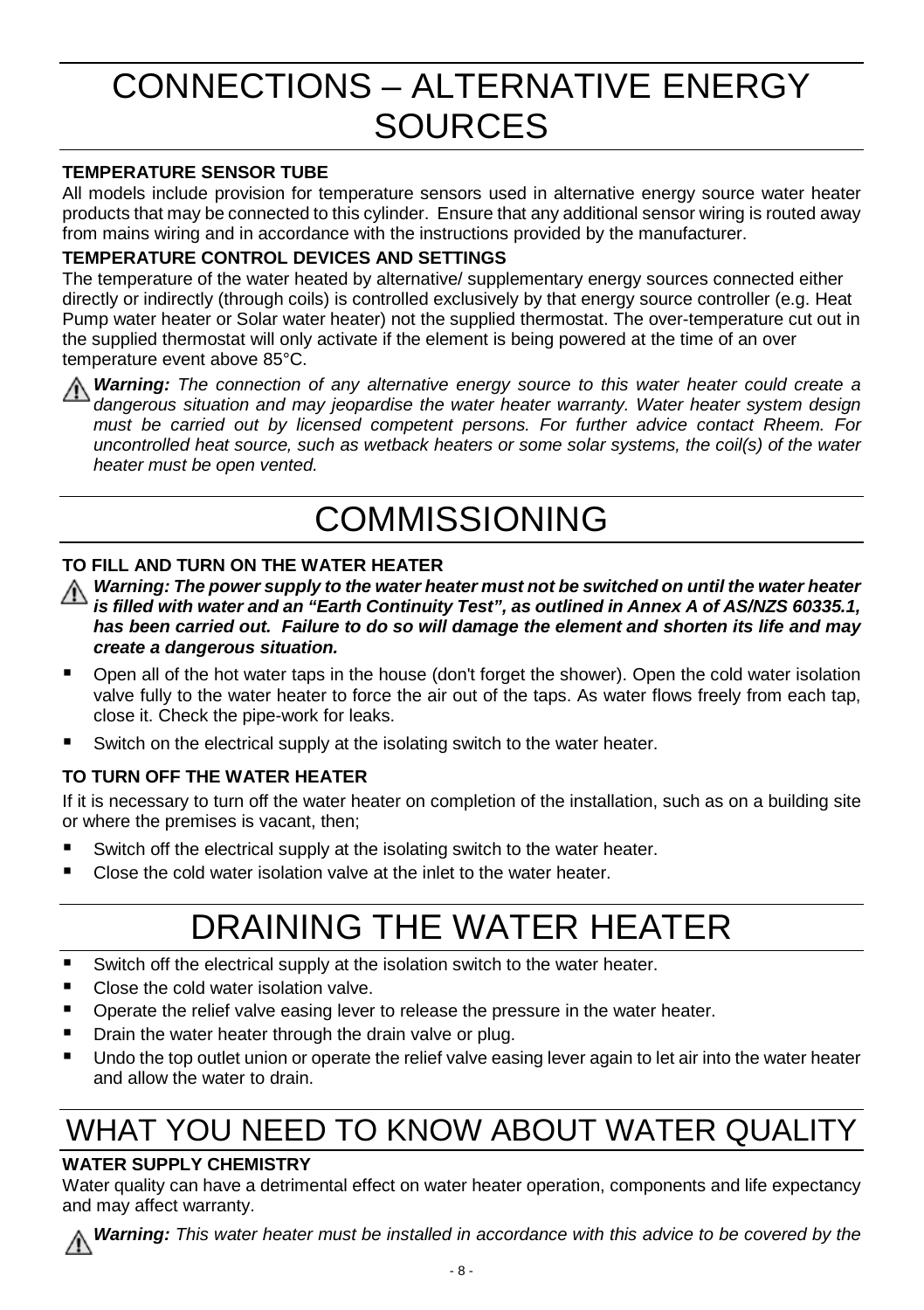#### *Rheem warranty.*

This water heater is manufactured to suit the water conditions of most public reticulated water supplies. However, there are some known water chemistries which can have detrimental effects on the water heater and its operation and/or life expectancy. This water heater must only be connected to a water supply which complies with these specifications for the Rheem warranty to apply. If you are unsure of your water chemistry, you may be able to obtain information from your local water supply authority or you can contact Rheem and we will provide you with contact details of a suitable agency capable of testing your water for compliance with Rheem standards. Water quality tests must be carried out at the owner's cost.

#### **Water Chemistry Levels Affecting Warranty**

The Rheem warranty of this Stainless Steel water heater will not cover resultant faults on components including the storage cylinder where water stored in the storage cylinder exceeds at any time any of the following levels:

| Total dissolved solids | 600 mg/Litre                |
|------------------------|-----------------------------|
| <b>Total hardness</b>  | 200 mg/Litre                |
| Chloride               | 250 mg/Litre                |
| Magnesium              | 10 mg/Litre                 |
| рH                     | 8.5 (and not less than 6.5) |
| Calcium                | 20 mg/Litre                 |
| Sodium                 | 150 mg/Litre                |
| Iron                   | 1 mg/Litre                  |

#### **Note on Total Dissolved Solids (TDS)**

The Rheem warranty will not cover resultant faults to the storage cylinder if this water heater is connected at any time to a water supply where the TDS content of the water exceeds 600 mg/L. Some water analysis reports may state the conductivity of the water rather than the level of total dissolved solids. Conductivity, measured in microsiemens per centimetre (μS / cm), is directly proportional to the TDS content of the water. TDS, in mg/L, is approximately 70% of the conductivity in μS / cm.

In locations where TDS approaches 600 mg/L, e.g. due to sediment, we strongly recommend fitting an appropriate filter to ensure water entering, or in the water heater, does not exceed this level at any time i.e. due to sediment build up.

#### **Scaling Water**

Scaling water is water that contains levels of calcium carbonate (total hardness in excess of 200 mg/Litre at any time when the water heater is operating). Scaling water can block and prevent the pressure & temperature relief valve from operating, resulting in damage to the water heater storage cylinder and water heater components.

An expansion control valve must be fitted in ALL areas with scaling water to assist in preventing blockage of the pressure and temperature relief valve.

*A***) Warning:** Failure to install an expansion control valve where scaling water conditions occur may *result in the water heater storage cylinder failing, or under certain circumstances, exploding.*

To avoid damage to the storage cylinder and water heater components, Rheem strongly recommends scaling water be treated before entering the water heater by fitting appropriate water filters/conditioners etc. Refer to your Local Water Authority for information on water in your area. A build up of white sediment on hot water taps or shower roses can be indicative of scaling water. Contact Rheem if this condition is observed.

*Warning: Damage caused by scaling water can affect the Rheem warranty.*

### <span id="page-8-0"></span>**Spring, Dam, Bore & River Water Supplies**

The Rheem warranty of this water heater will not cover resultant faults on components including the storage tank due to the effects of sludge and/or sediment as a result of connection to a water supply from silted or treated sources i.e. springs, dams, bores, rivers or towns supplied from a bore. **SATURATION INDEX**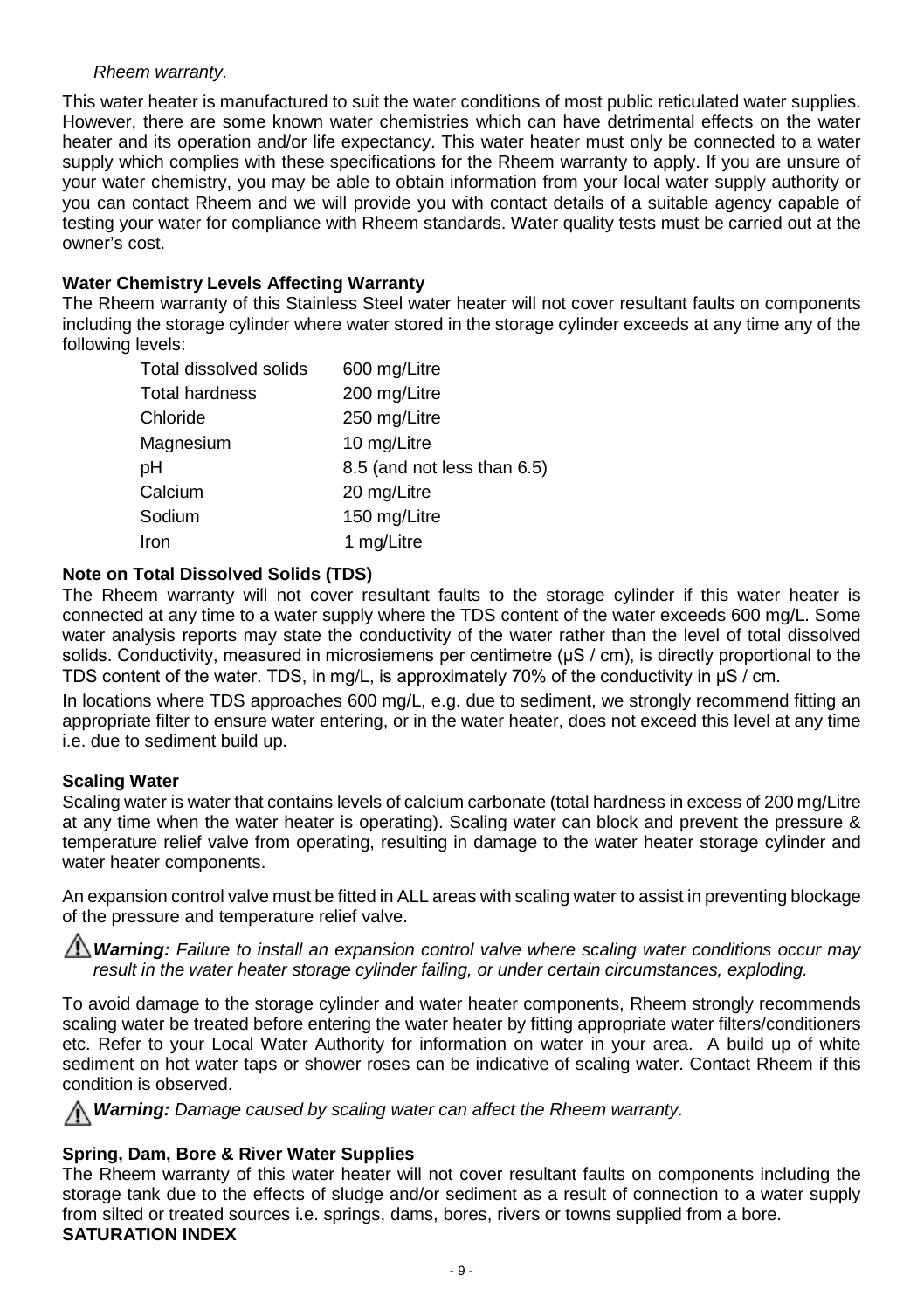The saturation index is used as a measure of the water's corrosive or scaling properties. In a scaling water supply calcium carbonate is deposited out of the water onto any hot metallic surface. When scaling water has a saturation index greater than +0.40 an expansion control valve must be fitted on the cold water line after the non-return valve.

Where the saturation index exceeds +0.80, low watts density elements should be used. Where the saturation index is less than -1.0, a corrosive resistant heating element should be used.

Contact Rheem Service for further information.

# RHEEM WARRANTY

# **Mains Pressure Electric Water Heater Product Warranty --- New Zealand ONLY --**

In addition to your legal rights, in New Zealand, Rheem New Zealand Limited makes the following promise to the owner. We will repair or, if necessary, replace a defective water heater or part of it, which has failed due to faulty manufacture on the following terms and conditions:

# **1. THE RHEEM WARRANTY – GENERA***L*

- 1.1 This warranty is given in respect of sales in New Zealand by Rheem New Zealand Ltd, Company number 1175771, 475 Rosebank Road, Avondale, Auckland.
- 1.2 Rheem offer a trained and qualified national service network that will repair or replace components at the address where the water heater is installed subject to the terms of the Rheem warranty. In New Zealand contact your Rheem Service Centre on 0800 657 335.
- 1.3 For details about this warranty, you can contact us in New Zealand at [rheem@rheem.co.nz](mailto:rheem@rheem.co.nz) or phone your Rheem Service Centre on 0800 657 335.
- 1.4 The terms of this warranty are set out in Section 2 and apply to water heaters manufactured after 1st February 2018.
- 1.5 If a subsequent version of this warranty is published, the terms of that warranty will apply to water heaters manufactured after the date specified in the subsequent version.

# **2. TERMS OF THE RHEEM WARRANTY AND EXCLUSIONS TO IT**

- 2.1 The decision of whether to repair or replace a faulty component is at Rheem New Zealand's sole discretion.
- 2.2 Where a failed component or cylinder is replaced under this warranty, the balance of the original warranty period will remain effective. The replacement does not carry a new Rheem New Zealand Limited warranty.
- 2.3 Where the water heater is installed outside the boundaries of a metropolitan area as defined by Rheem New Zealand Limited or further than 25 km from an Rheem New Zealand Limited Accredited Service Centre's office, the cost of transport, insurance and travelling between the Rheem New Zealand Limited Accredited Service Centre's office and the installed site shall be the owner's responsibility.
- 2.4 Where the water heater is installed in a position that does not allow safe or ready access, the cost of that access, including the cost of additional materials handling and/or safety equipment, shall be the owner's responsibility. In other words, the cost of dismantling or removing cupboards, doors or walls and the cost of any special equipment to bring the water heater to floor or ground level, or to a serviceable position is not covered by this warranty.
- 2.5 This warranty only applies to the original and genuine Rheem New Zealand Limited's water heater in its original installed location and any genuine Rheem replacement parts.
- 2.6 The Rheem New Zealand Limited warranty does not cover faults that are a result of:
	- a) Accidental damage to the water heater or any component (for example:
		- (i) Acts of God such as floods, storms, fires, lightning strikes and the like; and
		- (ii) Third party acts or omissions).
	- b) Misuse or abnormal use of the water heater.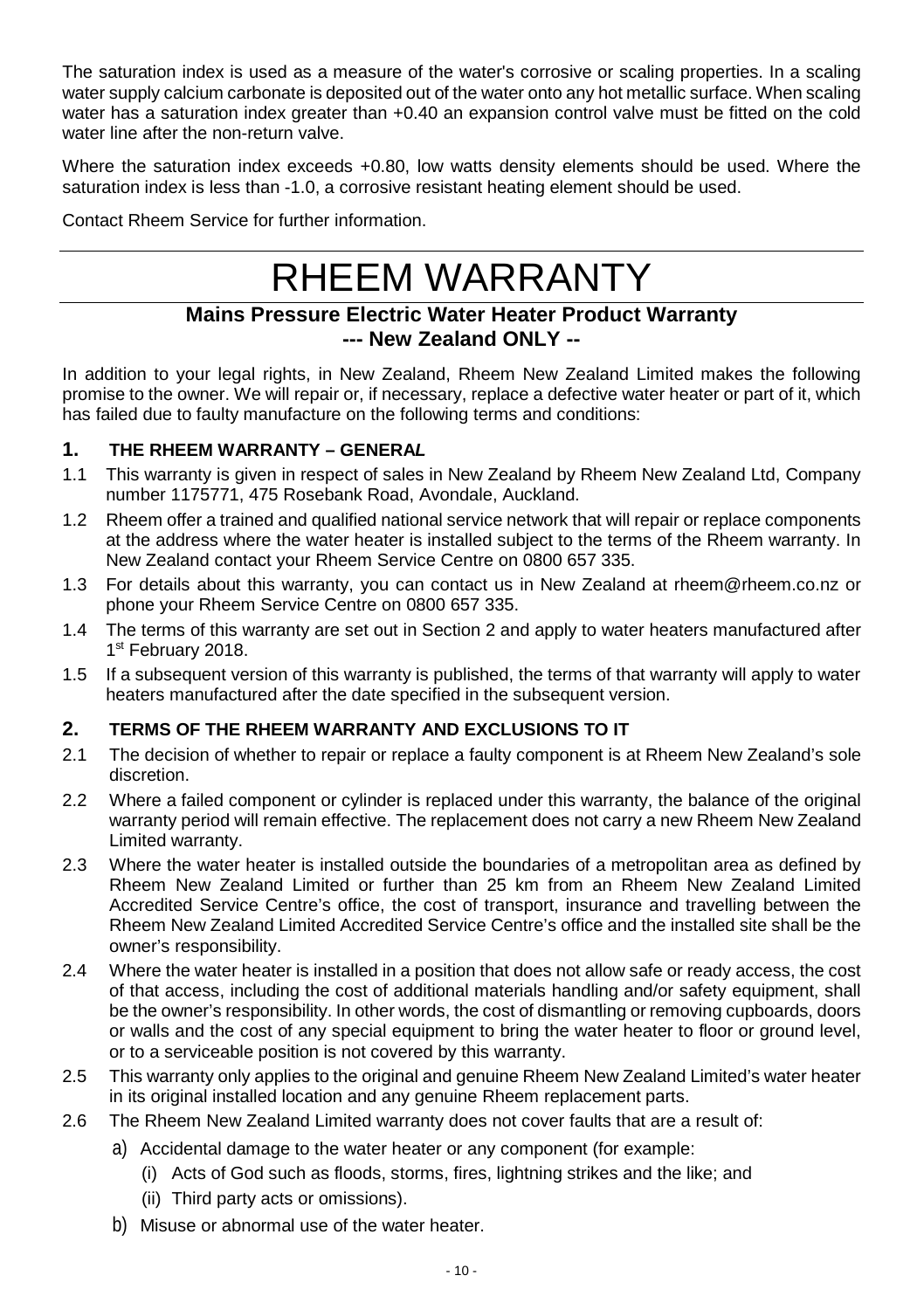- c) Installation or use not in accordance with the Owner's Guide and Installation Instructions or with relevant statutory and local requirements (including failure to install a properly drained safe tray where required by the Owner's Guide and Installation Instructions).
- d) Connection at any time to a water supply that does not comply with the water supply guidelines as outlined in the Owner's Guide and Installation Instructions, or poor water quality outside the limits specified in the Owner's Guide and Installation Instructions.
- e) Service or repair work, attempts to repair or modifications to the water heater by a person other than Rheem Service or a Rheem Accredited Service Centre.
- f) Faulty plumbing or faulty power supply.
- g) Failure to maintain the water heater in accordance with the Owner's Guide and Installation Instructions.
- h) Transport damage.
- i) Fair wear and tear from adverse conditions (for example, corrosion).
- j) Cosmetic defects.
- 2.7 If you require a call out and we find that the fault is not covered by the Rheem warranty, you are responsible for the Rheem Service Centre's call out cost. If you wish to have the relevant component repaired or replaced by Rheem, that service will be at your cost.
- 2.8 Subject to any statutory provisions to the contrary, this warranty excludes any and all claims however arising, including under contract or tort, for damage to furniture, carpet, walls, foundations or any other consequential loss or incidental expenses either directly or indirectly due to leakage from the Rheem water heater, or due to leakage from fittings and/ or pipe work of metal, plastic or other materials caused by water temperature, workmanship or other modes of failure that were not reasonably foreseeable as liable to result from the failure.
- 2.9 This warranty excludes to the extent permissible all implied warranties set out in the Sale of Goods Act 1908 (New Zealand) and all guarantees set out in the Consumer Guarantees Act 1993 (New Zealand) to the extent that the goods are acquired for the purpose of resupply in trade, consumption in the course of a process of production or manufacture or repairing or treating in trade other goods or fixtures on land.

#### **3. WHAT IS COVERED BY THE RHEEM WARRANTY FOR THE WATER HEATERS DETAILED IN THIS DOCUMENT**

3.1 Rheem will repair or replace a faulty component of your water heater if it fails to operate in accordance with its specifications as follows:

| <b>Warranty Cover</b>          | The period from date of<br>installation, in which the fault must<br>appear, in order to be covered |                      | *Domestic use is defined as; when the appliance is installed in a<br>single family domestic dwelling.                                         |
|--------------------------------|----------------------------------------------------------------------------------------------------|----------------------|-----------------------------------------------------------------------------------------------------------------------------------------------|
| What components are<br>covered | <b>Domestic</b><br>use*                                                                            | Non-domestic<br>use* | What coverage you receive                                                                                                                     |
| All components                 |                                                                                                    |                      | Repair or replacement of failed component, or if necessary,<br>replacement of the complete water heater, free of charge, including<br>labour. |
| Cylinder only                  | 3                                                                                                  |                      | Repair or replacement of the complete water heater, free of charge,<br>including labour.                                                      |
|                                | 10                                                                                                 | 3                    | Repair or replacement of the complete water heater, free of charge.<br>Installation and labour cost are the responsibility of the owner.      |

# **4. ENTITLEMENT TO MAKE A CLAIM UNDER THIS WARRANTY**